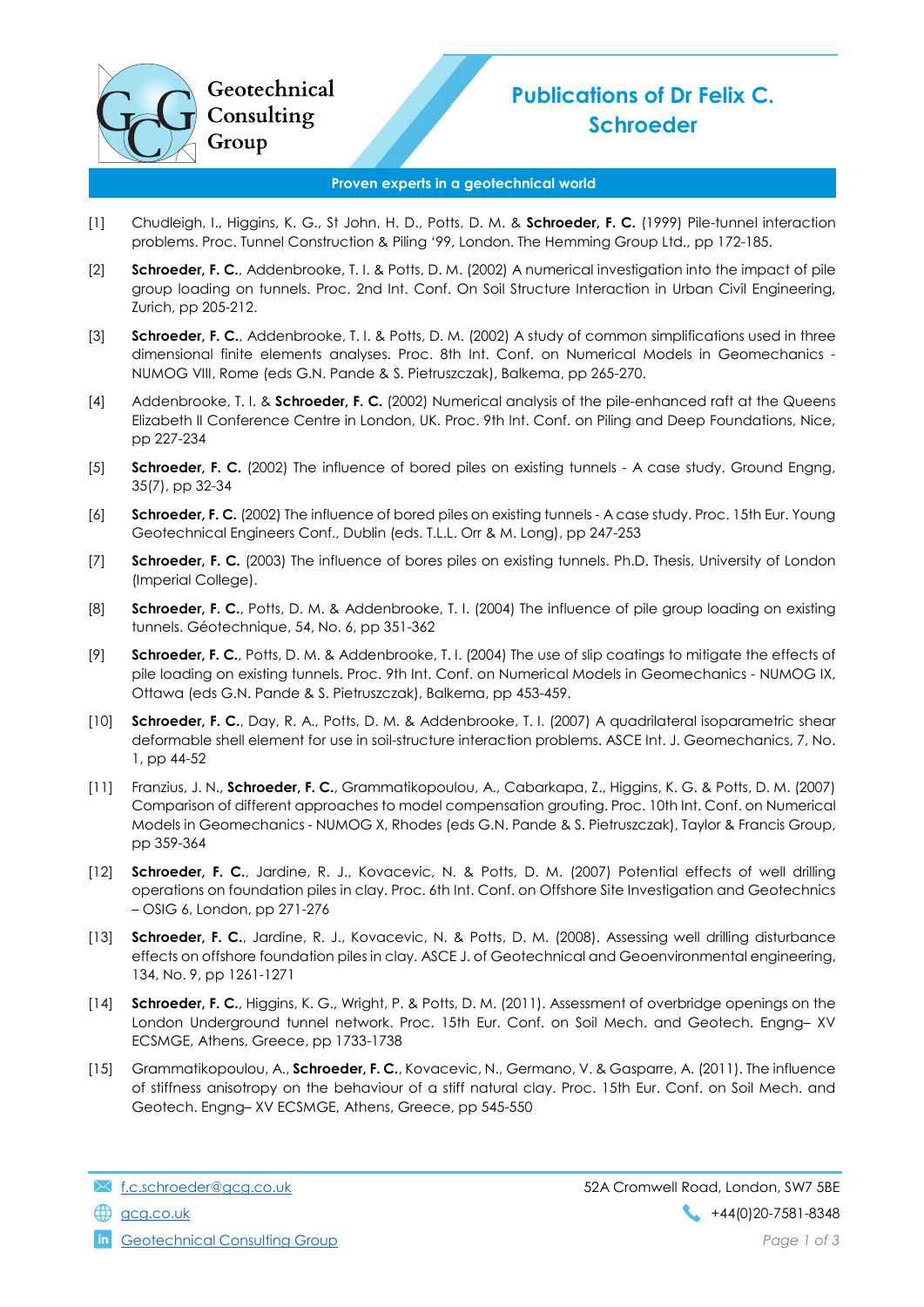- [16] Merritt, A. S., Schroeder, F. C., Jardine, R. J., Stuyts, B., Cathie, D. & Cleverly, W. (2012). Development of pile design methodology for an offshore wind farm in the North Sea. 7th Int. Conf. on Offshore Site Investigation and Geotechnics – OSIG 7, London, pp 439-447.
- [17] Grammatikopoulou, A., Schroeder, F. C., Gasparre, A., Kovacevic, N. & Germano V. (2014). The influence of stiffness anisotropy on the behaviour of a stiff natural clay. Geotechnical and Geological Engineering, 32(6), 1, pp 1377-1387
- [18] Schroeder, F. C., Merritt, A. S., Menkiti, C. O., Caianiello, M., Potts, D. M. & Sorge, R. (2014). Assessing the effect of constructing the Colosseo/Fori Imperiali station on the Basilica di Massenzio in Rome, Italy. Proc. 8th Eur. Conf. on Num. Meth. in Geotech. Engng – NUMGE 2014, Delft (Eds M.A. Hicks, R.B.J. Brinkgreve & A. Rohe)
- [19] Doherty, P., Igoe, D., Murphy, G., Gavin, K., Preston, J., McAvoy, C., Byrne, B. W, McAdam, R., Burd, H. J., Houlsby, G. T., Martin, C. M., Zdravkovic, L., Taborda, D. M. G., Potts, D. M., Jardine, R. J., Sideri, M., Schroeder, F. C., Muir Wood, A., Kallehave, D. & Skov Gretlund, J. (2015). Field validation of fibre Bragg grating sensors for measuring strain on driven steel piles. Géotechnique Letters, 5, Issue April–June, pp 74- 79
- [20] Martinez, R., Schroeder, F. C. & Potts, D.M. (2015). Numerical study of long-term settlement following twin tunnel construction. Obras y Proyectos, 17, pp 23-29
- [21] Byrne, B. W, McAdam, R., Burd, H. J., Houlsby, G. T., Martin, C. M., Gavin, K., Doherty, P., Igoe, D., Zdravkovic, L., Taborda, D. M. G., Potts, D.M., Jardine, R.J., Sideri, M., Schroeder, F. C., Muir Wood, A., Kallehave, D. & Skov Gretlund, J. (2015). Field testing of large diameter piles under lateral loading for offshore wind applications. Proc. 16th Eur. Conf. on Soil Mech. and Geotech. Engng – XVI ECSMGE 2015, Edinburgh
- [22] Grammatikopoulou, A., Schroeder, F. C., Kovacevic, N., & Potts, D.M. (2015). Stiffness anisotropy and its effect on the behaviour of deep excavations. Proceedings 16th European Conference on Soil Mechanics and Foundation Engineering (XV ECSMGE), Edinburgh, UK.
- [23] Jardine, R. J., Merritt, A. S. & Schroeder, F. C. (2015). The ICP Design Method and Application to a North Sea Offshore Wind Farm. Int. Conf. Foundations and Equipment Expo, ASCE Geotechnical Special Publication 256 (Eds. M. Iskander, M. Suleiman, J. Anderson & D. Laefer) pp 247-256
- [24] Barbosa, P., Geduhn, M., Jardine, R. J., Schroeder, F. C. & Horn, M. (2015). Full scale offshore verification of axial pile design in chalk. Proc. Int. Symp. Frontiers in Offshore Geotechnics – ISFOG 2015, Oslo (Ed. V. Meyer), pp 515-520
- [25] Byrne, B. W, McAdam, R., Burd, H. J., Houlsby, G. T., Martin, C. M., Zdravkovic, L., Taborda, D. M. G., Potts, D. M., Jardine, R. J., Sideri, M., Schroeder, F. C., Gavin, K., Doherty, P., Igoe, D., Muir Wood, A., Kallehave, D. & Skov Gretlund, J. (2015). New design methods for large diameter piles under lateral loading for offshore wind applications. Proc. Int. Symp. Frontiers in Offshore Geotechnics – ISFOG 2015, Oslo (Ed. V. Meyer)
- [26] Zdravkovic, L., Taborda, D. M. G., Potts, D. M., Jardine, R. J., Sideri, M., Schroeder, F. C., Byrne, B. W, McAdam, R., Burd, H. J., Houlsby, G. T., Martin, C. M., Gavin, K., Doherty, P., Igoe, D., Muir Wood, A., Kallehave, D. & Skov Gretlund, J. (2015). Numerical modelling of large diameter piles under lateral loading for offshore wind applications. Proc. Int. Symp. Frontiers in Offshore Geotechnics – ISFOG 2015, Oslo (Ed. V. Meyer)
- [27] Schroeder, F. C., Merritt, A. S., Andersen, K. W., Muir Wood, A., Thilsted, C. L. & Potts, D. M. (2015). Predicting monopile behaviour for the Gode Wind offshore wind farm. Proc. Int. Symp. Frontiers in Offshore Geotechnics – ISFOG 2015, Oslo (Ed. V. Meyer)
- [28] Barbosa, P., Geduhn, M., Jardine, R.J. & Schroeder, F. C. (2017). Large scale offshore static pile tests practicality and benefits. 8th Int. Conf. on Offshore Site Investigation and Geotechnics – OSIG 8, London, UK, pp 644-651
- [29] Buckley, R., Kontoe, S., Jardine, R.J., Maron, M., Schroeder, F. C. & Barbosa, P. (2017). Common pitfalls of pile driving resistance analysis - A case study of the Wikinger offshore windfarm. 8th Int. Conf. on Offshore Site Investigation and Geotechnics – OSIG 8, London, UK pp 1246-1253

**in** Geotechnical Consulting Group **Page 2 of 3** and 2 of 3